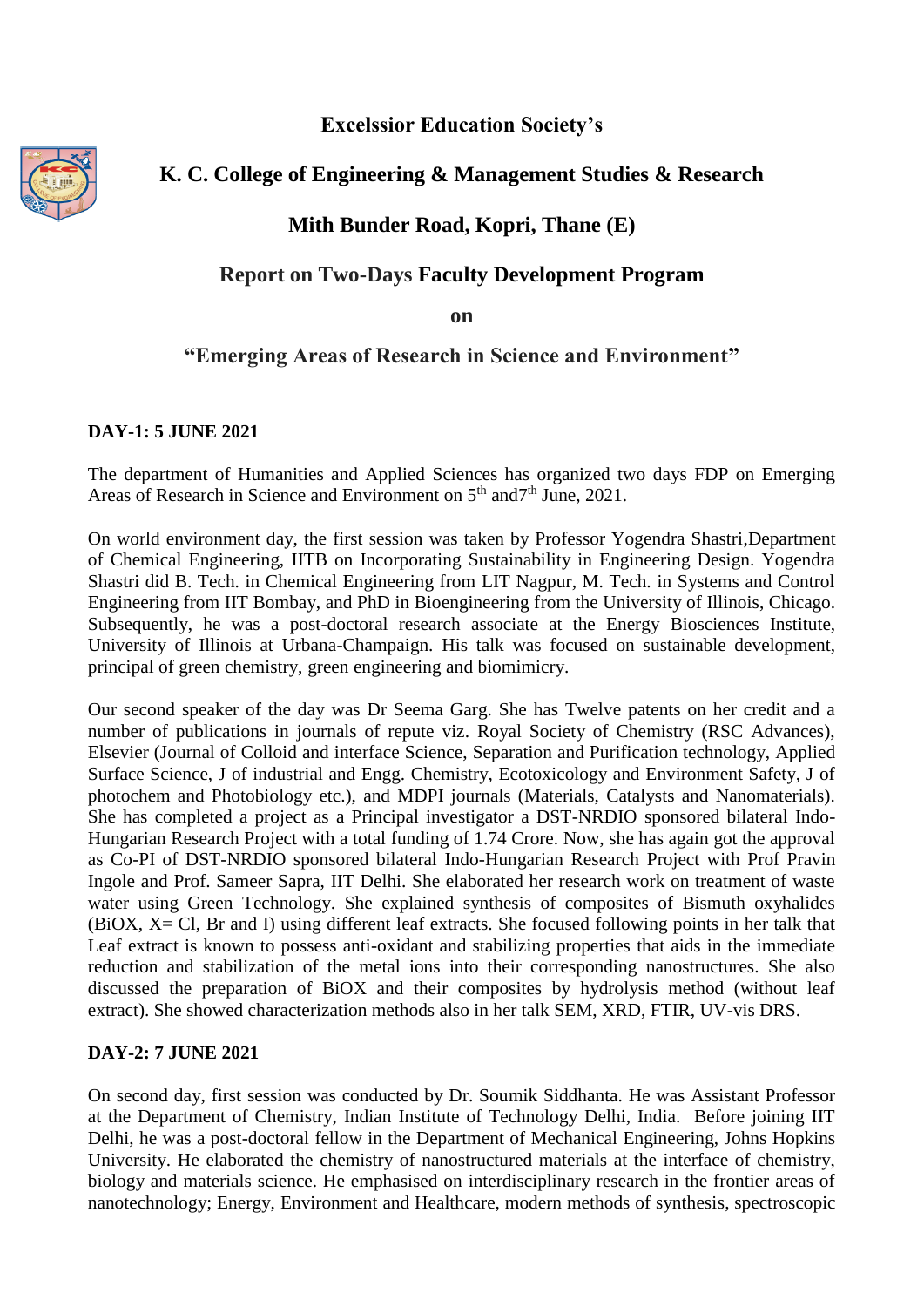characterization and imaging of nanomaterials. He concluded his session with the following outcomes

Design and develop the desired nanostructured materials

Understand the structure-property relationship for applications of nanomaterials

Initiate a research activity in the field of nanostructured materials.

Promoting newer research endeavour in the challenging domain of nanomaterials

Last session was taken by Dr. Hema Bhandari, she is working as an Assistant Professor in Department of Chemistry, Maitreyi College, University of Delhi for last 10 years. She obtained her PhD degree from Indian Institute of Technology, Delhi and NPL, CSIR New Delhi in Polymer Science and Engineering. Her area of specialization is conducting polymers, Anticorrosive smart coatings, Nanocomposites, Antistatic coating and waste water treatment. She has published 25 research articles. She delivered her talk on Smart Conjugated Polymers and their designing with anticorrosive Properties. She explained conjugated polymers and their modifications with advanced anticorrosive properties. She also discussed designing of conjugated polymers by using various strategies such as use of substituted monomers/comonomers, different dopants, metal/metal oxide nanoparticles and effect of various components in polymers matrix such as presence of substituents/comonomers, dopants and metal/metal oxide nanoparticles on their structural, morphological, thermal, physico-mechanical and anticorrosive properties.

There were 68 participants who participated in this two days FDP. The last session was concluded by vote of thanks to all speakers, participants, management and principal.

Convention

**Dr. Shelley Oberoi Associate Professor and Head Department of Humanities and Applied Sciences KCCEMSR, Thane (E)**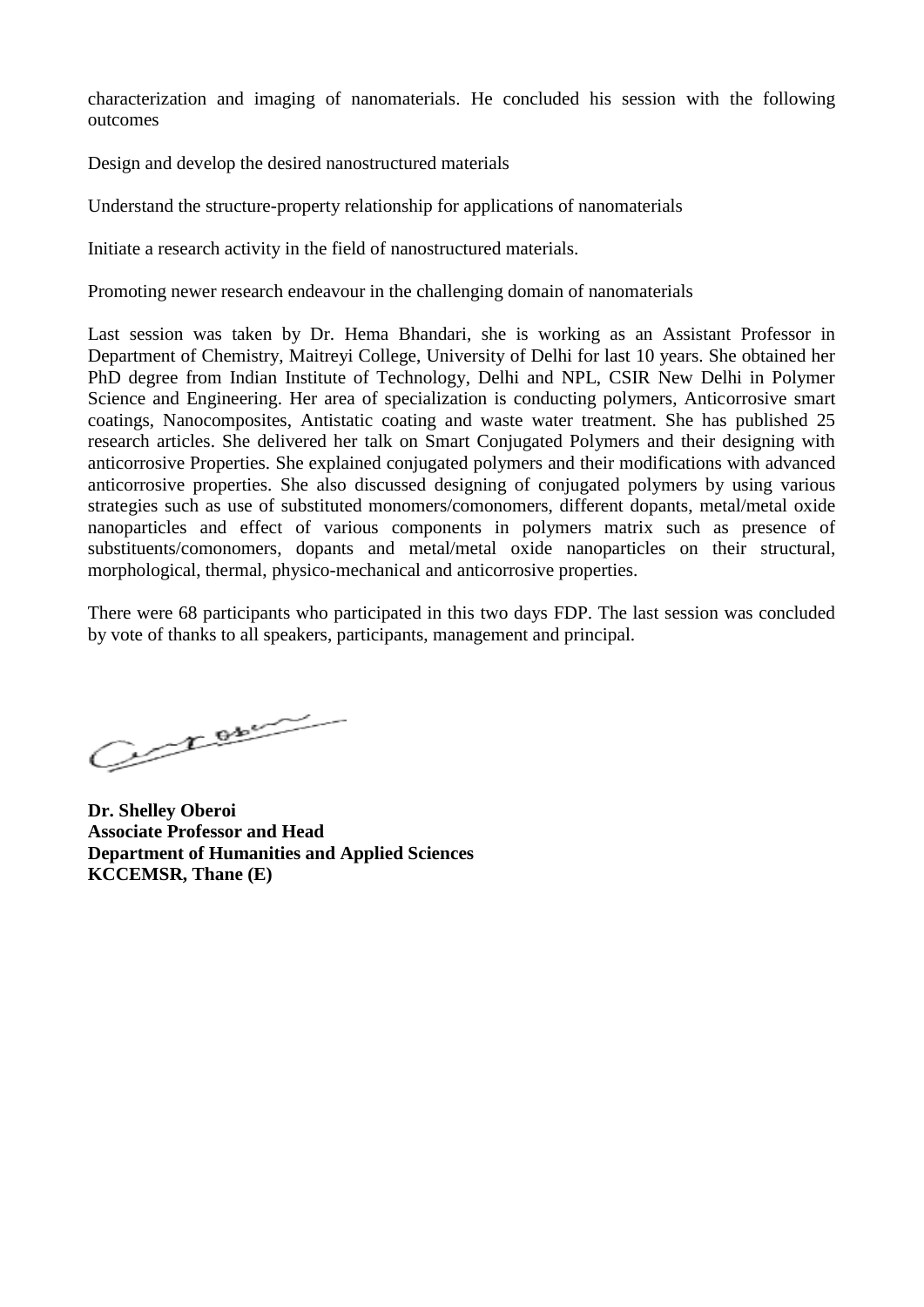

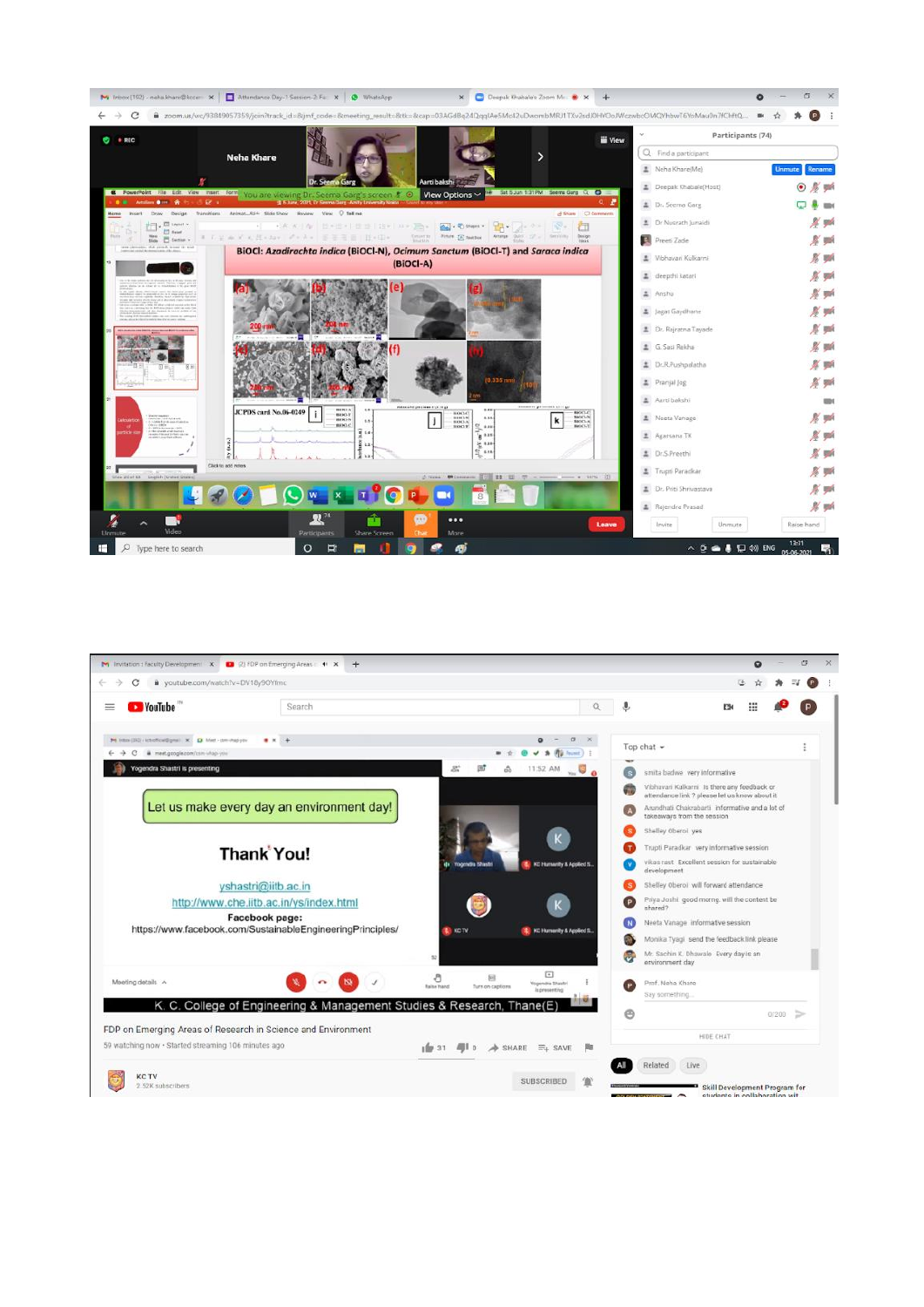

**Excelssior Education Society's K. C. College of Engineering and Management Studies and Research (Affiliated to the University of Mumbai) MithBunder Road, Near Hume Pipe, Kopri, Thane (E)-400603**

#### **Activity Report**

#### **File No. / Ref. No. Academic Year: 2020-21**

#### **I. Basic Details:**

**Name of The Activity:Faculty Development Program - Emerging Areas of Research in Science and Environment**

| Day & Date of             | Name of                                                                | Department/                                                                                  | <b>Coordinator Name &amp; Phone</b>                                                                                            |
|---------------------------|------------------------------------------------------------------------|----------------------------------------------------------------------------------------------|--------------------------------------------------------------------------------------------------------------------------------|
| <b>Conduction</b>         | <b>Faculties</b>                                                       | <b>Committee</b>                                                                             | no.                                                                                                                            |
| 05.06.2021-<br>07.06.2021 | Dr. Shelley<br><b>Oberoi</b><br>A.P. Neha<br><b>Khare</b>              | <b>Humanities &amp; Applied</b><br>Sciences / Electronics &<br><b>Telecommunication</b>      | Dr. Shelley Oberoi<br>shelly.oberoi@kccemsr.edu.in<br>9873412922<br>A.P. Neha Khare<br>neha.khare@kccemsr.edu.in<br>9757410510 |
| <b>Time</b>               | Venue                                                                  | <b>Activity for class /</b><br>group<br>Student/Neighbourhood<br>(number of<br>participants) | Nature: Academic/co-<br>curricular / extracurricular/<br>Environmental/social/other                                            |
| <b>4 Hrs Per Day</b>      | <b>Microsoft</b><br><b>Teams</b> -<br><b>Online</b><br><b>Platform</b> | 68                                                                                           | <b>Research &amp; Environmental</b>                                                                                            |

**II. Brief Information about the Activity (Criterion no -):3 & 7 as per NAAC**

| <b>Topic/Subject</b><br>of the activity      | <b>Two-Days Faculty Development Program on "Emerging Areas of Research</b><br>in Science and Environment"                                              |
|----------------------------------------------|--------------------------------------------------------------------------------------------------------------------------------------------------------|
| Objective for<br>conducting the<br>activity  | To motivate faculty members for integrated research in emerging fields of<br>science.                                                                  |
| <b>Methodology</b>                           | <b>Microsoft Teams - Online Platform</b>                                                                                                               |
| <b>Outcome</b>                               | At the end of the faculty development program all the participants will<br>able: To know the Emerging Areas of Research in Science and<br>Environment. |
| <b>Budget</b><br><b>Received (if</b><br>any) | <b>Not Applicable</b>                                                                                                                                  |

**III. Proofs attached: communication letters/notice/Details of Guest/authenticated signed list of participants/ certificate format (if any)/ document/payment vouchers/one page report/photos/feedback analysis/ any other**